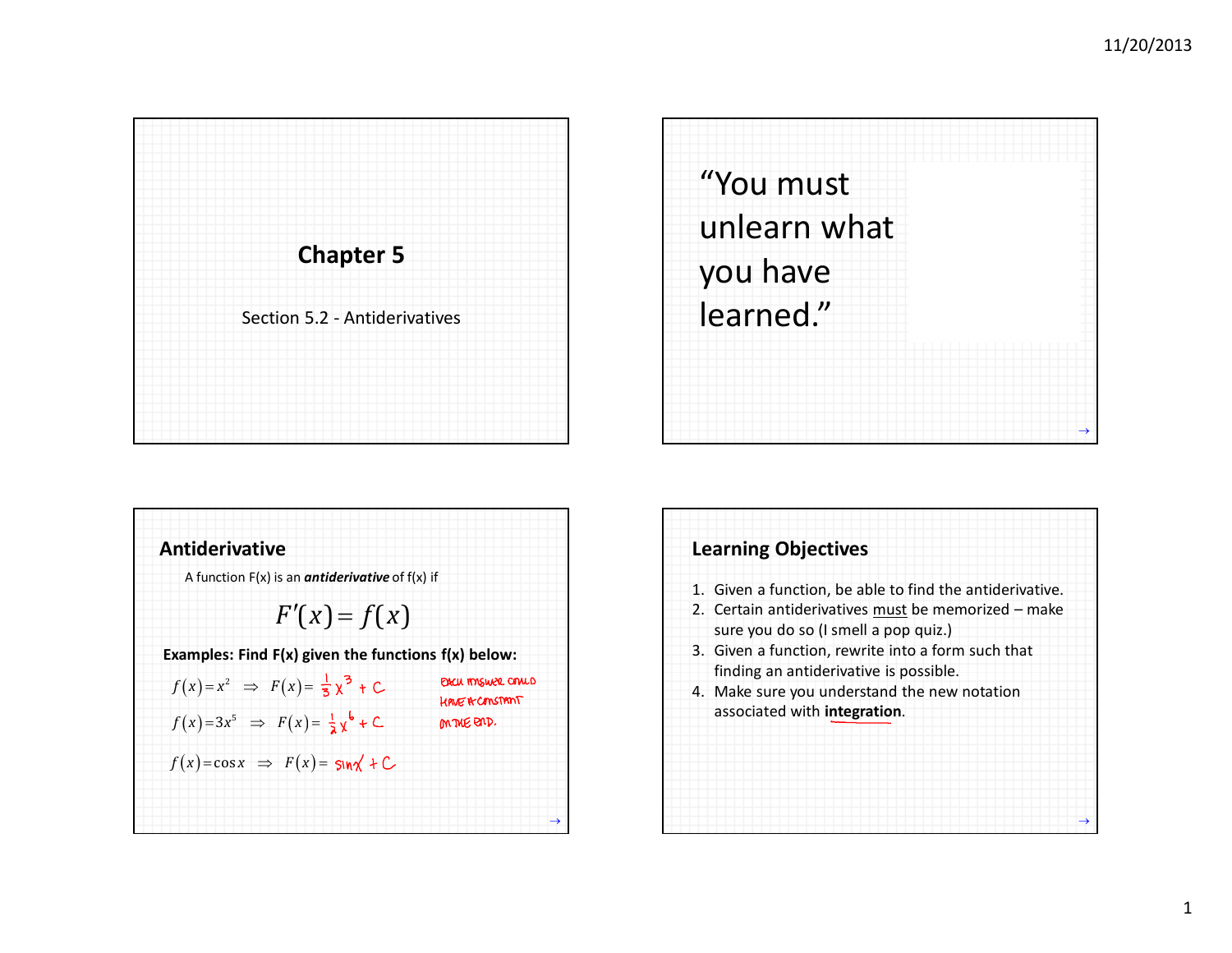

| <b>Differentiation</b>                       | <b>Integration</b>                      |
|----------------------------------------------|-----------------------------------------|
| $\frac{d}{dx}$ ( tanx ) = sec <sup>2</sup> X | $\int$ sec <sup>2</sup> x dx = tonx + C |
| $\frac{d}{dx}$ (cotx) = $-csc^{2}x$          | $\int \csc^2 x \, dx = -\cot x + C$     |
| $\frac{d}{dx}$ (seex) = seex town            | $\int$ seextanx dx = sec x + $\int$     |
| $\frac{d}{dx}$ (cscx) = -cstxcotx            | $\int$ csexcotx dx = -csex + $\ell$     |
|                                              |                                         |

| <b>Differentiation</b>                                | <b>Integration</b>                              |                  |
|-------------------------------------------------------|-------------------------------------------------|------------------|
| $\frac{d}{dx}(\chi) =$                                | $\int 1 dx = x + C$                             |                  |
| $\frac{d}{dx}\left(\frac{1}{n+1}x^{n+1}\right) = x^n$ | $\int x^n dx = \frac{1}{n+1} x^{n+1} + C$ POWER | Power<br>$(n+1)$ |
| $\frac{d}{dx}$ (sin x) = $cos x$                      | $\int \cos x \, dx = \sin x + C$                |                  |
| $\frac{d}{dx}$ $\left(\cos x\right) = -\sin x$        | $\int$ sinx $dx = -\cos x + C$                  |                  |
|                                                       |                                                 |                  |

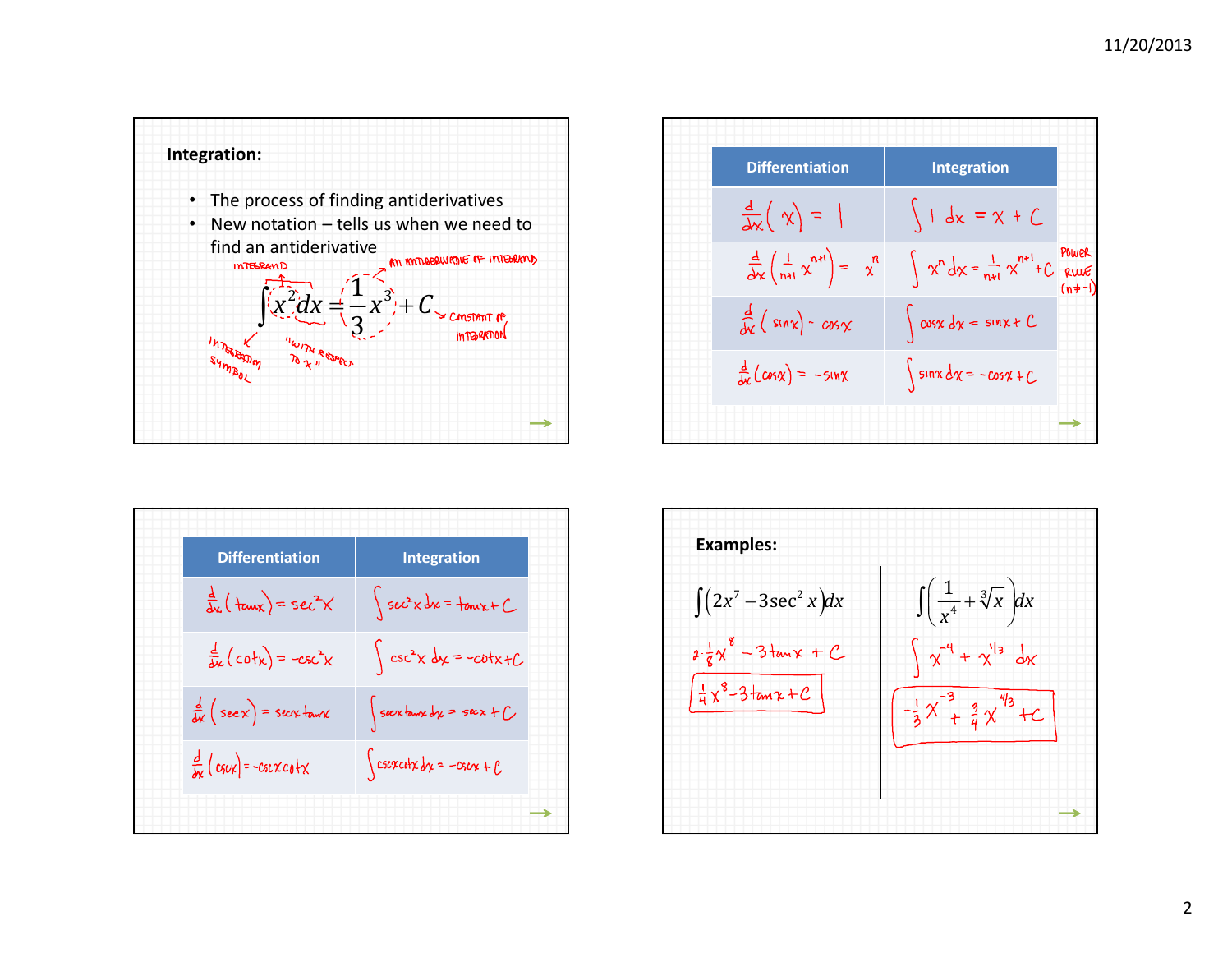



| <b>Examples:</b>                                                                                       | $\sin^2x + \cos^2x = 1$<br>$1 + c_0 t^2 x = c_5 c^2 x$<br>$1 + \tan^2 x = 52c^2x$ |
|--------------------------------------------------------------------------------------------------------|-----------------------------------------------------------------------------------|
| $\int \sqrt{x(x+3)}dx$                                                                                 | REWRITE W<br>$\int \cot^2 x dx$<br><b>IDENTITY</b>                                |
| $\int x^{12}(x+3) dx$<br>$\int x^{3/2} + 3x^{1/2} dx$<br>$\int \frac{1}{5} x^{5/3} + \int x^{3/3} + C$ | $\int \csc^2 x - 1 dx$<br>$-cotx - x + C$                                         |

| <b>Learning Objectives</b>                               |  |
|----------------------------------------------------------|--|
| 1. Given a function, be able to find the antiderivative. |  |
| 2. Certain antiderivatives must be memorized - make      |  |
| sure you do so (I smell a pop quiz.)                     |  |
| 3. Given a function, rewrite into a form such that       |  |
| finding an antiderivative is possible.                   |  |
| 4. Make sure you understand the new notation             |  |
| associated with integration.                             |  |
|                                                          |  |
|                                                          |  |
|                                                          |  |
|                                                          |  |
|                                                          |  |